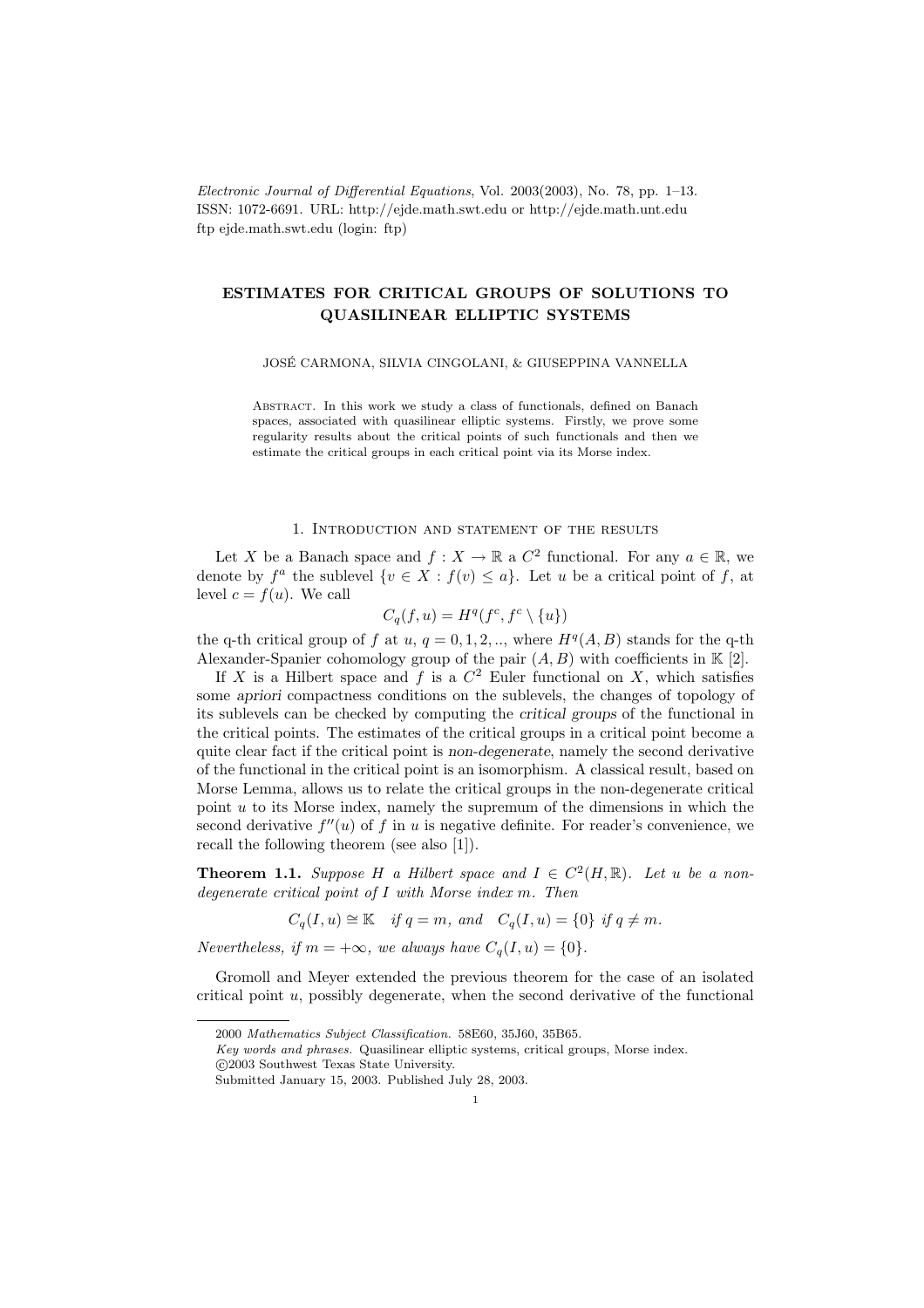in the critical point  $u$  is a Fredholm operator with zero index. These extensions are based on generalizations of the Morse splitting lemma (see [1]).

In a Banach space framework, the estimate of the critical groups is a very interesting, but not classical fact. A lot of problems arise when trying to develop a local Morse theory, as Morse splitting type lemma does not hold and it is not a priori clear what can be a reasonable definition of non-degenerate critical point in a Banach space, which is not isomorphic to its dual space. Moreover, some crucial ingredients in Morse theory for Hilbert spaces, like the Fredholm properties of the second derivative of the functional in the critical points, lack in a Banach space setting.

In recent papers by Cingolani and Vannella [3, 4], the authors give a connection between critical groups of a solution to a quasilinear equation, involving  $p$ -Laplacian, and its Morse index. In [4], a new definition of non-degenerate critical point (see also [1, 15, 16] for different definitions) is introduced involving only the injectivity of the second derivative of the Euler functional in the critical point. Such weak nondegeneracy is enough to regain a suitable splitting of the Banach space and to evaluate the critical groups of the critical points via Morse index. See also [5] for Marino-Prodi perturbation type results [11], using the new definition of nondegeneracy given in [4].

In this paper we aim to extend the results in [4] for a class of quasilinear elliptic systems. We deal with functionals  $I: W_0^{1,p}(\Omega, \mathbb{R}^m) \to \mathbb{R}$  defined by

$$
I(u) = \int_{\Omega} \left( \frac{1}{p} |\nabla u|^p + \frac{1}{2} |\nabla u|^2 + g(u) \right) dx, \quad u \in W_0^{1,p}(\Omega, \mathbb{R}^m),
$$

where  $\Omega$  is a bounded domain of  $\mathbb{R}^n$  with smooth boundary  $\partial\Omega$ ,  $n \geq 2$ ,  $m \geq 2$ ,  $p \geq 2$  and, as usual

$$
|\nabla u|^p = \Big(\sum_{i=1}^m \sum_{\alpha=1}^n \big(\frac{\partial u^i}{\partial x_\alpha}\big)^2\Big)^{p/2}.
$$

We assume that  $g \in C^2(\mathbb{R}^m, \mathbb{R})$  and that

(G1) For any  $\xi \in \mathbb{R}^m$ ,  $|g''(\xi)| \leq c_1 |\xi|^q + c_2$  with  $c_1, c_2$  positive constants and  $0 \le q < \frac{np}{(n-p)} - 2$  if  $n > p$ , while q is any positive number, if  $n = p$ .

If  $n < p$ , no restrictive assumption is required.

The functional I is  $C^2$  on  $W_0^{1,p}(\Omega,\mathbb{R}^m)$  and critical points of I correspond to weak solutions of the quasilinear elliptic system

$$
-\Delta u - \Delta_p u + g'(u) = 0 \quad \text{on } \Omega
$$
  
 
$$
u = 0 \quad \text{on } \partial\Omega
$$
 (1.1)

where, as usual  $\Delta_p u = (\text{div}(|\nabla u|^{p-2} \nabla u^i))_{i=1}^m$  for any  $p \ge 2$ , and  $\Delta u = \Delta_2 u$ .

We underline that the variational setting for problem (1.1) is the Banach space  $W_0^{1,p}(\Omega,\mathbb{R}^m)$ , which cannot be equipped by an equivalent Hilbert norm if  $p \neq 2$ . In this case we also note that:

- $\bullet\,$  Any critical point of  $I$  is degenerate in the classical sense used in Hilbert space, in fact  $I''(u) : W_0^{1,p}(\Omega, \mathbb{R}^m) \to W^{-1,p'}(\Omega, \mathbb{R}^m)$   $(1/p' + 1/p = 1)$  is not invertible, since  $W_0^{1,p}(\Omega,\mathbb{R}^m)$  is not isomorphic to its dual;
- $I''(u)$  cannot be a Fredholm operator. Hence extensions of Morse's lemma such as that of Gromoll and Meyer type cannot be applied.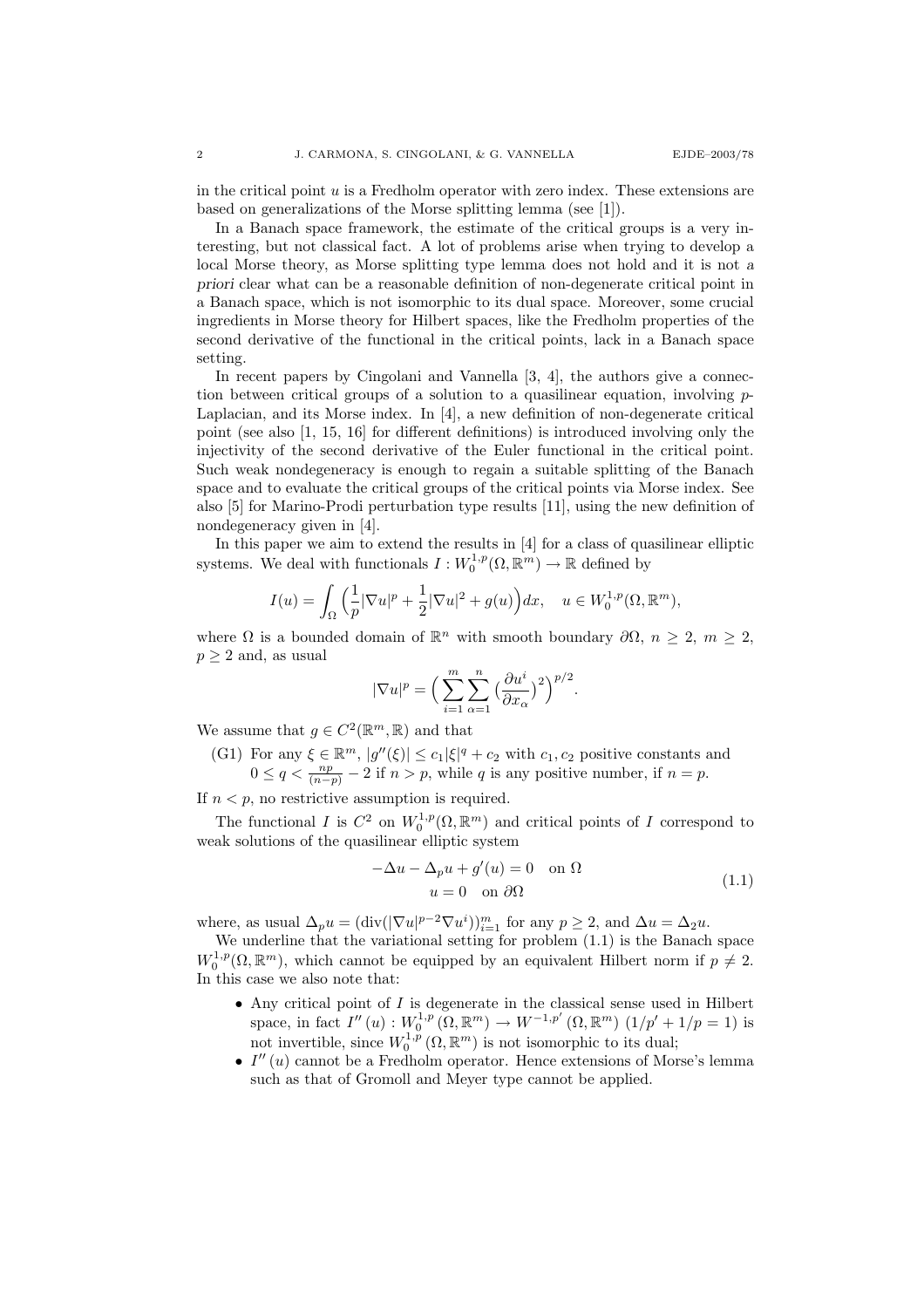In spite of the above difficulties, we are able to relate critical groups to differential properties of the critical points of  $I$ , like in the Hilbert space case. Before stating the main results, let us denote by  $m(I, u)$  the Morse index of I at u and by  $m^*(I, u)$ the sum of  $m(I, u)$  and the dimension of the kernel of  $I''(u)$  in  $W_0^{1,p}(\Omega, \mathbb{R}^m)$ .

**Theorem 1.2.** Let u be a critical point of I such that  $I''(u)$  is injective. Then  $m(I, u)$  is finite and

$$
C_q(I, u) \cong \mathbb{K}, \quad \text{if } q = m(I, u),
$$
  

$$
C_q(I, u) = \{0\}, \quad \text{if } q \neq m(I, u).
$$

The main idea in the proof of Theorem 1.2 is the introduction of a Hilbert space H which is obtained as closure of the space  $C_0^{\infty}(\Omega, \mathbb{R}^m)$  with respect to a scalar product depending on the critical point  $u \in W_0^{1,p}(\Omega,\mathbb{R}^m)$ . We remark that the Banach space  $W_0^{1,p}(\Omega,\mathbb{R}^m)$  is continuously embedded in such an auxiliary Hilbert space. To this aim it is crucial to prove some regularity results concerning the weak solutions to problem (1.1) (see Section 2). Furthermore it is possible to extend the second derivative of the Euler functional  $I$  at the critical point  $u$  to a Fredholm operator with zero index from  $H$  to its dual space and so to obtain a suitable splitting of the variational space  $W_0^{1,p}(\Omega,\mathbb{R}^m)$ .

Finally, by using some ideas recently developed in [4], we are able to obtain a finite dimensional reduction and to prove that the critical groups of  $I$  in  $u$  are isomorphic to the critical groups of a suitable function defined on a finite dimensional subspace of  $W_0^{1,p}(\Omega,\mathbb{R}^m)$ .

It is important to note that when Theorem 1.2 is applied to problems like (1.1), the Morse series is not yet formal, but it is a real equality between polynomials.

In the case of isolated, possibly degenerate, critical points we also prove the following statement.

**Theorem 1.3.** Let u be an isolated critical point of I. Then  $m(I, u)$  and  $m^*(I, u)$ are finite and we have

$$
C_q(I, u) = \{0\}, \quad \text{if } q < m(I, u) \quad \text{or } q > m^*(I, u).
$$

**Notation.** We denote by  $(\cdot | \cdot)$  the usual scalar product in  $\mathbb{R}^n$ .

 $L^p(\Omega)$  denotes the usual Lebesgue space with norm  $\left(\int_{\Omega} |v|^p\right)^{1/p}$ . In the vector valued space  $L^p(\Omega,\mathbb{R}^m) = L^p(\Omega) \times \cdots \times L^p(\Omega) = (L^p(\Omega))^{m}$  we consider the norm  $\|u\|_p^p = \int_\Omega |u|^p.$ 

 $W_0^{1,p}(\Omega)$  denotes the usual Sobolev space with norm  $\left(\int_{\Omega} |\nabla v|^p\right)^{1/p}$ . In the vector  $W_0$  (*st*) denotes the usual Sobolev space with horm  $(J_{\Omega} | V_0 |^2)$ . In the vector valued space  $W_0^{1,p}(\Omega, \mathbb{R}^m) = W_0^{1,p}(\Omega) \times \cdots \times W_0^{1,p}(\Omega) = (W_0^{1,p}(\Omega))^m$  we consider the norm  $||u|| = ||\nabla u||_p$ . For any  $p \lt n$  the critical Sobolev exponent will be denoted by  $p^* = \frac{pn}{n-p}$ .

 $W^{-1,p'}(\Omega,\mathbb{R}^m)$  denotes the dual space of  $W^{1,p}(\Omega,\mathbb{R}^m)$ , and  $1/p'+1/p=1$ . Moreover we denote by  $\langle \cdot, \cdot \rangle : W^{-1,p'}(\Omega, \mathbb{R}^m) \times W_0^{1,p}(\Omega, \mathbb{R}^m) \to \mathbb{R}$  the duality pairing.

 $B_r(u) = \{v \in W_0^{1,p}(\Omega, \mathbb{R}^m) : ||v - u|| < r\}$ , where  $u \in W_0^{1,p}(\Omega, \mathbb{R}^m)$  and  $r > 0$ . |A| and meas A denotes the Lebesgue measure of  $A \subset \mathbb{R}^n$ .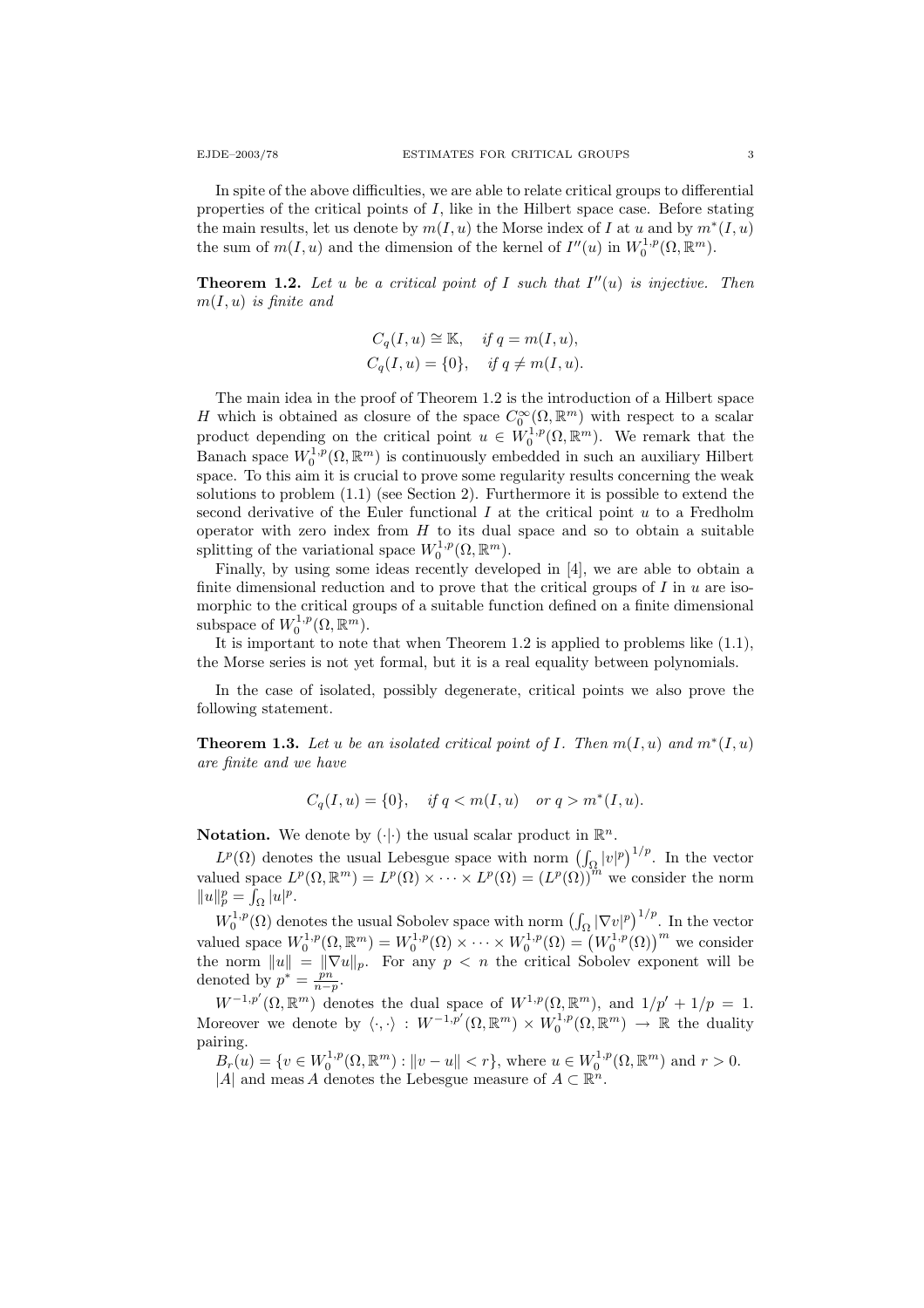#### 2. Regularity

In this section, using the interior regularity result contained in [13] and an argument similar to those contained in [6, 14] for the scalar case, we prove that every solution  $u \in W_0^{1,p}(\Omega, \mathbb{R}^m)$  of  $(1.1)$  also belongs to  $C^1(\overline{\Omega}, \mathbb{R}^m)$ .

We recall here the Stampacchia lemma [12, Lemma 4.1], which will be the main tool in proving that  $u \in L^{\infty}(\Omega, \mathbb{R}^m)$ .

**Lemma 2.1.** Let  $\varphi : [0, +\infty] \to \mathbb{R}$  be a non negative, non increasing real valued function. If there exists positive constants  $C, \alpha, \beta$  such that

$$
\varphi(h) \le \frac{C}{(h-k)^{\alpha}} \varphi(k)^{\beta}, h > k \ge 0,
$$

then

(i) if 
$$
\beta > 1
$$
 then  $\varphi(d) = 0$  with  $d^{\alpha} = C\varphi(0)^{\beta - 1}2^{\alpha\beta/(\beta - 1)}$  (ii) if  $\beta = 1$  then  $\varphi(h) \leq \varphi(0) \exp\left(1 - \frac{h}{(eC)^{(1/\alpha)}}\right)$  (iii) if  $\beta < 1$  then  $\varphi(h) \leq \frac{2^{\frac{\alpha}{(1-\beta)^2}} \left[C^{\frac{1}{1-\beta}} + 2^{\frac{\alpha}{1-\beta}}\varphi(1)\right]}{h^{\frac{\alpha}{1-\beta}}}, \quad h > 1.$ 

Next we prove the main results for this section.

**Lemma 2.2.** If  $u \in W_0^{1,p}(\Omega, \mathbb{R}^m)$  is a solution to (1.1) then  $L^{\infty}(\Omega)$ . Moreover there exists  $M > 0$  such that  $||u||_{L^{\infty}} \leq M$ .

*Proof.* During this proof  $c, c_i$  will denote positive constants independent on u that may change between consecutive steps. We focus on the case  $p \leq n$ . In the other case the proof follows directly by the Sobolev embedding.

Firstly, we note that condition (G1) implies in particular that

 $(G2)$   $|g'(\xi)| \leq c_1 |\xi|^s + c_2$  with  $c_1, c_2$  positive constants and  $1 \leq s < p^* - 1$  if  $n > p$ , while  $s \geq 1$ , if  $n = p$ .

We consider now for every  $k \in \mathbb{R}^+$  the function  $G_k : \mathbb{R} \to \mathbb{R}$  given by

$$
G_k(s) = \begin{cases} s+k & s \leq -k, \\ 0 & -k < s \leq k, \\ s-k & s > k. \end{cases}
$$

Thus, for every  $j = 1, ..., m$  we can take  $\phi_j = (\delta_{ij} G_k(u^j))_{i=1,...,m}$  as test function in the weak equation satisfied by u and using  $(G_2)$  we have

$$
\|\nabla G_k(u^j)\|_p^p \le \int_{\Omega} (1 + |\nabla u|^{p-2}) \nabla u \nabla (\delta_{ij} G_k(u^j)) \le \int_{\Omega_k} (c_1 |u|^s + c_2) |G_k(u^j)|, \tag{2.1}
$$

where  $\Omega_k \equiv \{x \in \Omega : |u^j(x)| > k\}.$ 

We first consider the case  $p < n$ . Let  $r > s \frac{p^*}{n^*}$  $\frac{p^*}{p^*-1}$  be such that  $u \in L^r(\Omega)$ . Writing  $|v|^s = c_1 |u|^s + c_2$  and using the Sobolev and Hölder inequalities, by (2.1) we yield,

$$
||G_k(u^j)||_{p^*}^p \le c||v||_r^s ||G_k(u^j)||_{p^*} (\text{meas }\Omega_k)^{(1-s/r-1/p^*)}.
$$
 (2.2)

,

Taking into account that, for every  $h > k$ ,  $|G_k(u^j)| \geq h - k$  in  $\Omega_h$ , (2.2) implies

$$
(h - k)^{p-1}(\text{meas}\,\Omega_h)^{(p-1)/p^*} \le c \|v\|_r^s(\text{meas}\,\Omega_k)^{(1 - s/r - 1/p^*)}
$$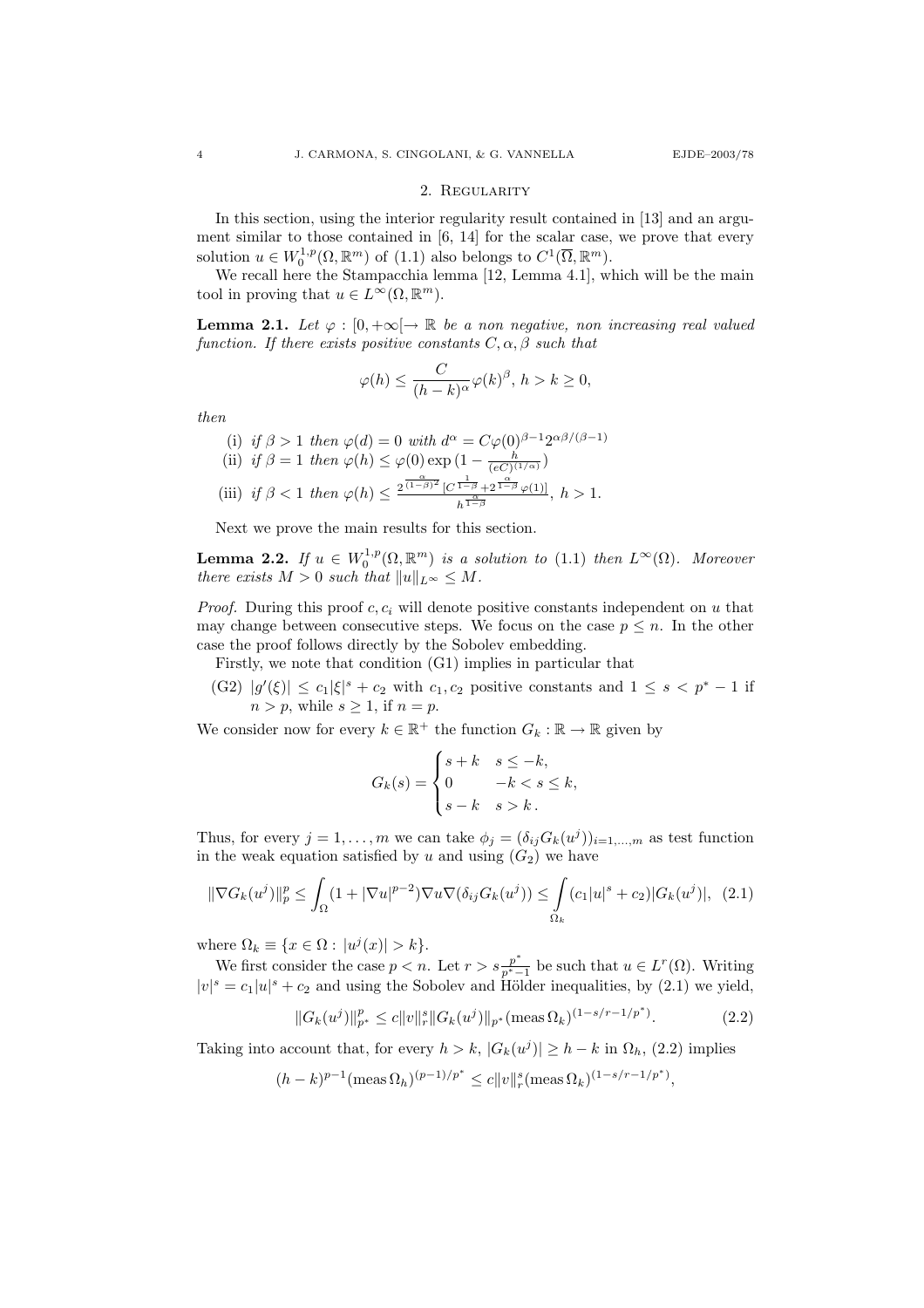or equivalently

$$
\text{meas}\,\Omega_h \le \frac{c||v||_r^{\frac{sp^*}{p-1}}(\text{meas}\,\Omega_k)^{\frac{(p^*-1-sp^*/r)}{p-1}}}{(h-k)^{p^*}}.\tag{2.3}
$$

Now we apply Stampacchia's Lemma with  $\varphi(h) = \text{meas } \Omega_h, C = c||v||$  $\frac{\frac{sp^*}{p-1}}{r}, \, \alpha = p^*$ and  $\beta = \frac{(p^* - 1 - sp^* / r)}{n - 1}$  $\frac{1 - sp/(r)}{p-1}$ , to prove that:

- (i) if  $u \in L^r(\Omega)$  with  $r > \frac{sp^*}{p^*-p} = \frac{sn}{p}$ , then  $u^j \in L^{\infty}(\Omega)$  and  $||u^j||_{\infty} \le$  $c\|v\|_r^{s/(p-1)},$
- (ii) if  $u \in L^r(\Omega)$  with  $r = \frac{sn}{p}$ , then  $u^j \in L^t(\Omega)$  for  $t \in [1,\infty)$  and  $||u^j||_t^t \le$  $c + c' \|v\|_r^{ts/(p-1)},$
- (iii) if  $u \in L^r(\Omega)$  with  $r < \frac{sn}{p}$ , then  $u^j \in L^t(\Omega)$  for  $t = \frac{p^*r(p-1)}{(p-p^*)r+p^*s} \delta$  and  $\delta > 0$  arbitrarily small. Moreover,  $||u^j||_t^t \le c + c'||v||_r^{(t+\delta)s/(p-1)}$ .

Item (i) follows from the fact that meas  $\Omega_d = 0$ . Hence

$$
u^j \leq d = (C \varphi(0)^{\beta-1} 2^{\alpha \beta/(\beta-1)})^{1/\alpha} = c_1 \|v\|_r^{\frac{s}{p-1}}.
$$

To prove items (ii) and (iii) we take

$$
T_h(s) = \begin{cases} -h & s \le -h, \\ s & -h < s \le h, \\ h & s > h. \end{cases}
$$

It is clear that  $T_h(u^j) \to u^j$  a.e. in  $\Omega$ . Now we shall apply the Vitali Theorem (cf. [8]) to prove that  $u^j \in L^t(\Omega)$  and the convergence is strong in  $L^t(\Omega)$ .

Firstly by Stampacchia Lemma we deduce that

$$
h^t(\text{meas }\Omega_h) \to 0 \tag{2.4}
$$

for any  $t > 1$  in the case ii) and for  $t < \frac{\alpha}{1-\beta} = \frac{p^*r(p-1)}{(p-p^*)r+p^*s}$  in the case iii). We note that, in both cases, it is possible to choose  $t > 1$ .

To apply Vitali Theorem, we need to prove that for any  $E \subset \Omega$ ,

$$
\lim_{|E| \to 0} \int_E |T_n(u^j)|^t = 0,
$$

uniformly in  $n$ . A sufficient condition is to show that

$$
\lim_{k \to +\infty} \int_{B_{n,k} \equiv \{|T_n| \ge k\}} |T_n(u^j)|^t = 0,
$$
\n(2.5)

uniformly in n. First we observe that  $B_{n,k} = \emptyset$  if  $k > n$  and  $B_{n,k} = B_{k,k} = \Omega_k$  for every  $k \leq n$ . Moreover, if  $n \geq k$ , we can write

$$
\int_{B_{n,k}} |T_n(u^j)|^t = \int_{\Omega_k} |T_n(u^j)|^t
$$
  
= 
$$
\sum_{s=k}^{n-1} \int_{\Omega_s \setminus \Omega_{s+1}} |T_n(u^j)|^t + \int_{\Omega_n} |T_n(u^j)|^t
$$
  

$$
\leq \sum_{s=k}^{n-1} (s+1)^t (|\Omega_s| - |\Omega_{s+1}|) + n^t |\Omega_n|.
$$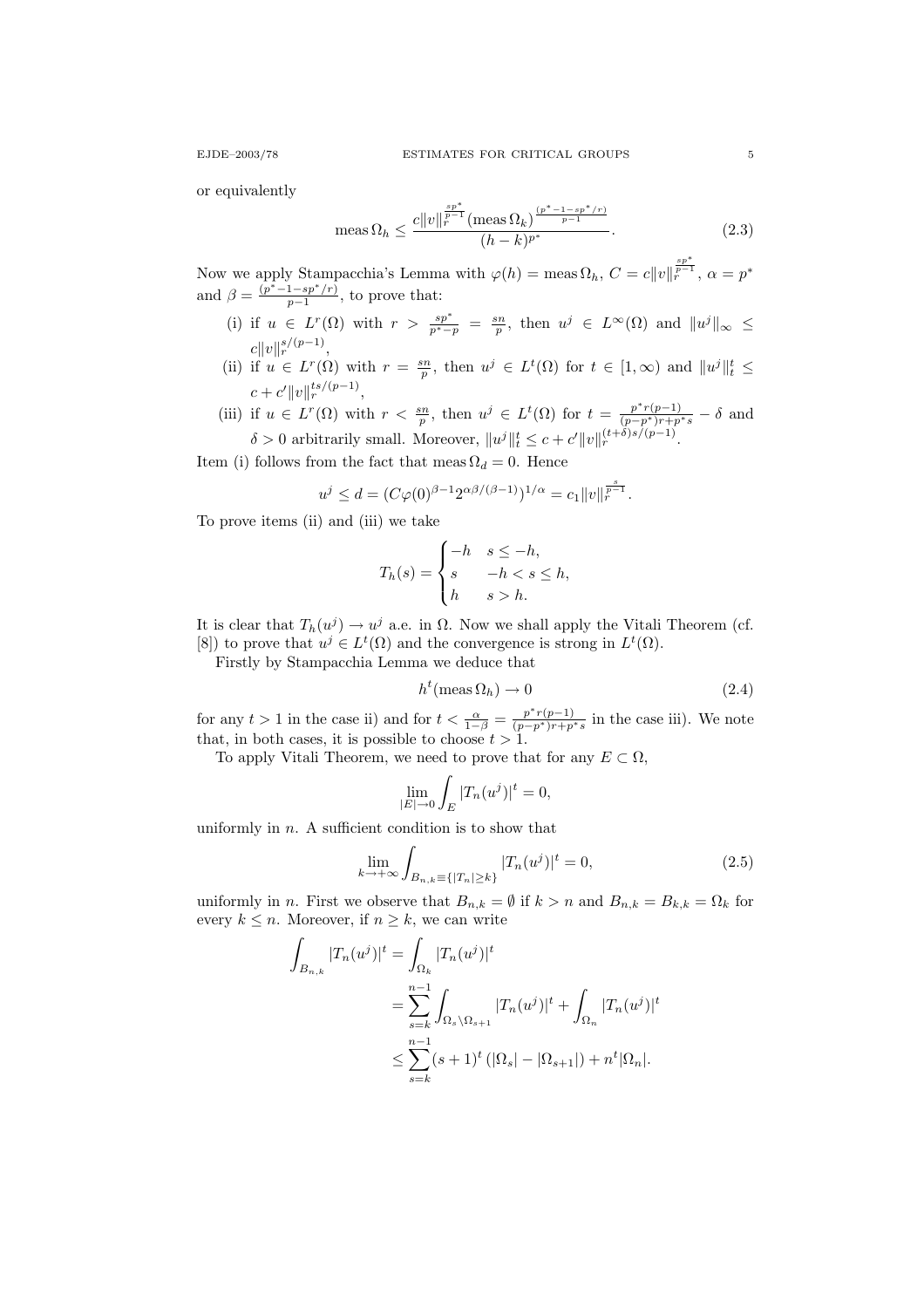Since  $(2.4)$  holds, to prove  $(2.5)$  uniformly in n, it is sufficient to show the convergence of

$$
\sum (n+1)^t \left( |\Omega_n| - |\Omega_{n+1}| \right).
$$

To this aim, it is sufficient to prove the convergence of the two series

$$
\sum_{n=1}^{\infty} \left( (n+1)^t |\Omega_n| - n^t |\Omega_n| \right) \quad \text{and} \quad \sum_{n=1}^{\infty} \left( n^t |\Omega_n| - (n+1)^t |\Omega_{n+1}| \right).
$$

The first series converges as, by Stampacchia lemma, we can observe that

$$
((n+1)^{t} - n^{t}) |\Omega_{n}| \leq t(n+1)^{t-1} |\Omega_{n}| \leq C_{t} \left(\frac{n+1}{n}\right)^{t-1} \frac{1}{n^{1+\gamma}}
$$

for some constant  $C_t \in \mathbb{R}$  and  $0 < \gamma = \frac{\alpha}{1-\beta} - t$ . Also the second series is convergent, due to (2.4). As a consequence we have that

- If  $r = \frac{sn}{p}$  then  $u^j \in L^t(\Omega)$  for  $t \in [1, \infty)$
- If  $r < \frac{sn}{p}$  then  $u^j \in L^t(\Omega)$  for  $t = \frac{p^*r(p-1)}{(p-p^*)r+p^*s} \delta$  and  $\delta > 0$  arbitrarily small.

Finally, the estimates on the norms follows from the convexity of the real function  $s<sup>t</sup>$  with  $t > 1$  and the estimates of  $\varphi(h)$  in Lemma 2.1. More precisely,

$$
||u^j||_t^t \le (||u^j - T_h(u^j)||_t + ||T_h(u^j)||_t)^t \le c_1 + c_2||T_h(u^j)||_t^t \le c_1 + c_3h^t,
$$

for each fixed  $h$  big enough. Hence by Lemma 2.1 we have, in the case (ii), that

$$
h^t \le (\log e\varphi(0)/\varphi(h))^t (ec)^{t/p^*} ||v||_r^{st/(p-1)}
$$

and in the case (iii)

$$
h^{t+\delta} \le \frac{c_4 \|v\|_r^{\frac{sp^*r}{r(p-p^*)+sp^*}} + c_5\varphi(1)}{\varphi(h)},
$$

which concludes the estimates in items (ii) and (iii) above. We observe that this argument can be done for every  $j = 1, \ldots, m$ , and hence those estimates above, remain valid if we replace  $u^j$  by u.

Since  $u \in L^{p^*}(\Omega, \mathbb{R}^m)$  and  $p^* > s \frac{p^*}{n^*}$  $\frac{p^*}{p^*-1}$ , we can argue as before for  $r_0 = p^*$ . Thus, if  $p^* > \frac{sn}{p}$  we conclude by item i). In the case  $p^* = \frac{sn}{p}$  we use item ii) in order to take  $r_1 > \frac{sn}{p}$  and conclude again by item i). Finally, in the case  $p^* < \frac{sn}{p}$  we can take

$$
r_1 = \frac{p^* r_0 (p-1)}{(p-p^*) r_0 + p^* s} - \delta_1 > r_0.
$$

As before, if  $r_1 \geq \frac{sn}{p}$  we easily conclude. In other case we take

$$
r_2 = \frac{p^* r_1 (p - 1)}{(p - p^*) r_1 + p^* s} - \delta_2.
$$

By an iterative argument we conclude after a finite number of steps. Indeed, in other case, we have that  $r_n$  is bounded, where  $r_n$  is defined recurrently by

$$
r_0 = p^*
$$
  

$$
r_{n+1} = \frac{p^* r_n (p-1)}{(p-p^*)r_n + p^*s} - \delta_{n+1},
$$

where  $\lim_{n \to \infty} \delta_n = 0$ . Moreover,  $r_n$  is non decreasing and so it converges to  $r \in (p^*, \frac{sn}{p}]$ that satisfies

$$
r = \frac{p^*r(p-1)}{(p-p^*)r + p^*s},
$$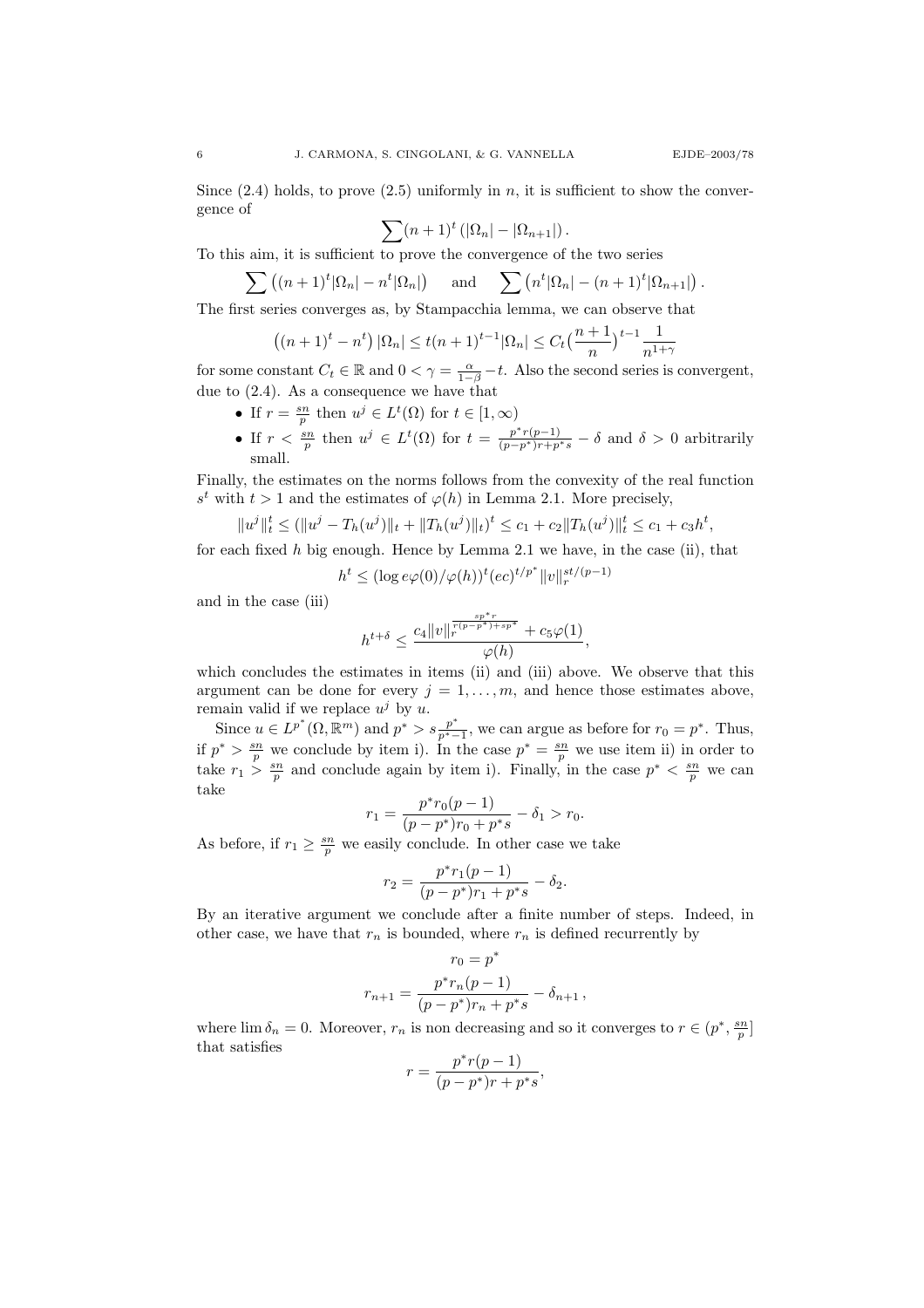that is,  $p^*(p-1) = (p-p^*)r + p^*s$ , which implies that  $r = \frac{p^*(p-1-s)}{p-p^*} < p^*$  and this is a contradiction.

In the case  $p = n$  we can choose  $q > p$  and  $r > \frac{qs}{q-p}$  and argue as before with  $p^*$ replaced by q. In this case we finish by item i) in the Stampacchia Lemma.  $\square$ 

**Theorem 2.3.** If u is a solution to (1.1), then  $u \in C^1(\overline{\Omega}, \mathbb{R}^m)$ .

*Proof.* Let  $u_0 \in W_0^{1,p}(\Omega, \mathbb{R}^m)$  be a solution of (1.1). We consider the problem

$$
-\Delta u - \Delta_p u + g'(u_0) = 0, \quad x \in \Omega,
$$
  

$$
u = 0, \quad x \in \partial\Omega,
$$
 (2.6)

and we will prove that every  $L^{\infty}(\Omega, \mathbb{R}^m)$ -solution of (2.6) (by Lemma 2.2, in particular  $u_0$ ) is  $C^1(\overline{\Omega}, \mathbb{R}^m)$ -regular. Indeed, the interior regularity follows immediately from the estimates in [13]. Let us show how to obtain the regularity up to the boundary. Since  $\partial\Omega$  is smooth, we can assume without lost of generality that, near each fixed  $x^0 \in \partial\Omega$ ,

$$
x \in \Omega \iff x = (x', x_n) \in \mathbb{R}^{n-1} \times \mathbb{R}
$$
 and  $x_n > a(x')$ 

 $a: \mathbb{R}^{n-1} \to \mathbb{R}$  being a  $C^2$ -function. Thus, the change of variables  $y(x_1, \ldots, x_n)$ given by

$$
y_1 = x_1 - x_1^0,
$$
  
\n
$$
y_2 = x_2 - x_2^0,
$$
  
\n...  
\n
$$
y_{n-1} = x_{n-1} - x_{n-1}^0,
$$
  
\n
$$
y_n = x_n - a(x_1, ..., x_{n-1}),
$$

is an invertible map between  $\Omega \cap U$  and  $D = \{y = (y_1, \ldots, y_n) : |y| < \delta, y_n > 0\},\$ where  $\delta > 0$  and U neighborhood of  $x_0$  are suitably chosen.

Let us note that, given  $\phi \in C_0^1(D, \mathbb{R}^m)$ , then  $\phi(y^{-1}) \in C_0^1(\Omega \cap U, \mathbb{R}^m)$ . This leads, for any solution  $u \in W_0^{1,p}(\Omega, \mathbb{R}^m) \cap L^\infty(\Omega, \mathbb{R}^m)$  of  $(2.6)$ , to the integral equality

$$
\int_{\Omega \cap U} \left(1 + \left|\sum_{i=1}^m \sum_{j=1}^n \frac{\partial u^i}{\partial x_j} \frac{\partial u^i}{\partial x_j}\right|^{p-2} \right) \sum_{i=1}^m \sum_{j=1}^n \frac{\partial u^i}{\partial x_j} \frac{\partial \phi^i(y^{-1})}{\partial x_j} dx + \int_{\Omega \cap U} \sum_{i=1}^m g'_i(u_0) \phi^i(y^{-1}) dx = 0. \tag{2.7}
$$

We perform the change of variables in (2.7) and taking into account that  $\left|\frac{dx}{dy}\right|=1$ , we obtain

$$
\int_{D} \left(1 + \Big|\sum_{i=1}^{m} \sum_{j,l,k=1}^{n} \frac{\partial y_{l}}{\partial x_{j}} \frac{\partial y_{k}}{\partial x_{j}} \frac{\partial u^{i}}{\partial y_{l}} \frac{\partial u^{i}}{\partial y_{k}} \Big|^{p-2} \right) \sum_{i=1}^{m} \sum_{j,l,k=1}^{n} \frac{\partial y_{l}}{\partial x_{j}} \frac{\partial y_{k}}{\partial x_{j}} \frac{\partial u^{i}}{\partial y_{l}} \frac{\partial \phi^{i}}{\partial y_{k}} dy + \int_{D} \sum_{i=1}^{m} g'_{i}(u_{0}) \phi^{i} dy = 0,
$$

for any  $\phi \in C_0^1(D, \mathbb{R}^m)$ , where we have denoted by  $u(y)$  and  $g'(u_0(y))$ , the functions

$$
u(y_1 + x_1^0, \dots, y_{n-1} + x_{n-1}^0, y_n + a(y_1 + x_1^0, \dots, y_{n-1} + x_{n-1}^0)),
$$
  

$$
g'(u_0(y_1 + x_1^0, \dots, y_{n-1} + x_{n-1}^0, y_n + a(y_1 + x_1^0, \dots, y_{n-1} + x_{n-1}^0))).
$$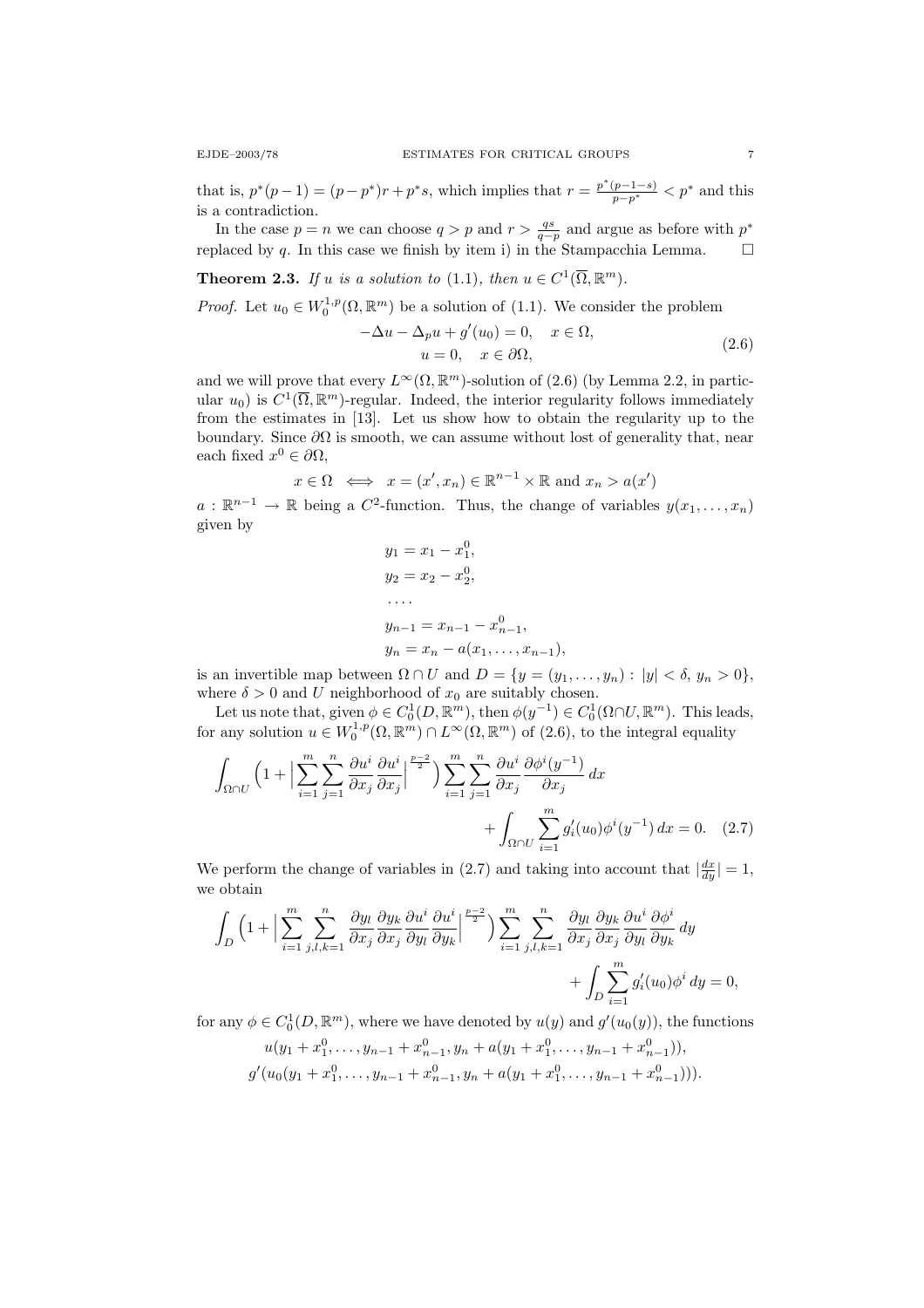Now we extend u to the whole ball  $B = \{y : |y| < \delta\}$ , in order to have the equation above satisfied in B. More precisely, for  $y_n > 0$  we define

$$
u(y', -y_n) = -u(y', y_n),
$$
  

$$
g'_i(u_0(y', -y_n)) = -g'_i(u_0(y', y_n)).
$$

Moreover, denoting by  $e_{lkj}$  the product  $\frac{\partial y_l}{\partial x_j} \frac{\partial y_k}{\partial x_j}$ , we also extend  $e_{lkj}$  as

$$
e_{lkj}(y', -y_n) = \begin{cases} e_{lkj}(y', y_n), & l, k < n \ l = k = n, \\ -e_{lkj}(y', y_n), & \text{otherwise.} \end{cases}
$$

With this extensions it is possible to verify that:

$$
\int_{B} \left(1 + \left|\sum_{i=1}^{m} \sum_{j,l,k=1}^{n} e_{lkj} \frac{\partial u^i}{\partial y_l} \frac{\partial u^i}{\partial y_k}\right|^{p-2} \right) \sum_{i=1}^{m} \sum_{j,l,k=1}^{n} e_{lkj} \frac{\partial u^i}{\partial y_l} \frac{\partial \phi^i}{\partial y_k} dy + \int_{B} \sum_{i=1}^{m} g'_i(u_0) \phi^i dy = 0, \quad (2.8)
$$

for any  $\phi \in C_0^1(B, \mathbb{R}^m)$ . Setting  $b(\eta, \eta') = \sum_{i,j=1}^m \sum_{l,k=1}^n \gamma_{lk} \delta_{ij} \eta_l^i \eta_k^j$ , where  $\gamma_{lk} =$  $\sum_{j=1}^{n} e_{lkj}$ , and  $A(t) = 1 + |t|^{\frac{p-2}{2}}$ , (2.8) becomes

$$
\int_B A(b(\nabla u, \nabla u)) b(\nabla u, \nabla \phi) dy + \int_B \sum_{i=1}^m g'_i(u_0) \phi^i dy = 0, \quad \forall \phi \in C_0^1(B, \mathbb{R}^m)
$$

We now prove that  $(\gamma_{lk})$  is positive definite. Indeed, it is sufficient to observe that in D

$$
e_{lkj} = \begin{cases} \delta_{lj}\delta_{kj}, & l,k < n, \\ -\delta_{lj}\frac{\partial a}{\partial x_j}, & l < n, k = n, \\ -\delta_{kj}\frac{\partial a}{\partial x_j}, & k < n, l = n, \\ (\frac{\partial a}{\partial x_j})^2, & l = k = n, \end{cases}
$$

in the case  $j < n$ , while  $e_{lkn} = \delta_{ln} \delta_{kn}$ . This implies that

$$
\gamma_{lk} = \begin{cases} 1, & l=k < n, \\ -\frac{\partial a}{\partial x_l}, & l < n, k = n, \\ -\frac{\partial a}{\partial x_k}, & l = n, k < n, \\ 1+|\nabla a|^2, & l = k = n, \\ 0, & \text{otherwise.} \end{cases}
$$

Consequently there exist two positive constants  $\lambda, \lambda'$  such that

$$
b(\eta, \eta) \geq \lambda |\eta|^2, \ \forall \eta \in \mathbb{R}^{nm},
$$

$$
\sum_{i,j=1}^m \delta_{ij} + \sum_{l,k=1}^n \|\gamma_{lk}\|_{C^1(\overline{B})} \leq \lambda'.
$$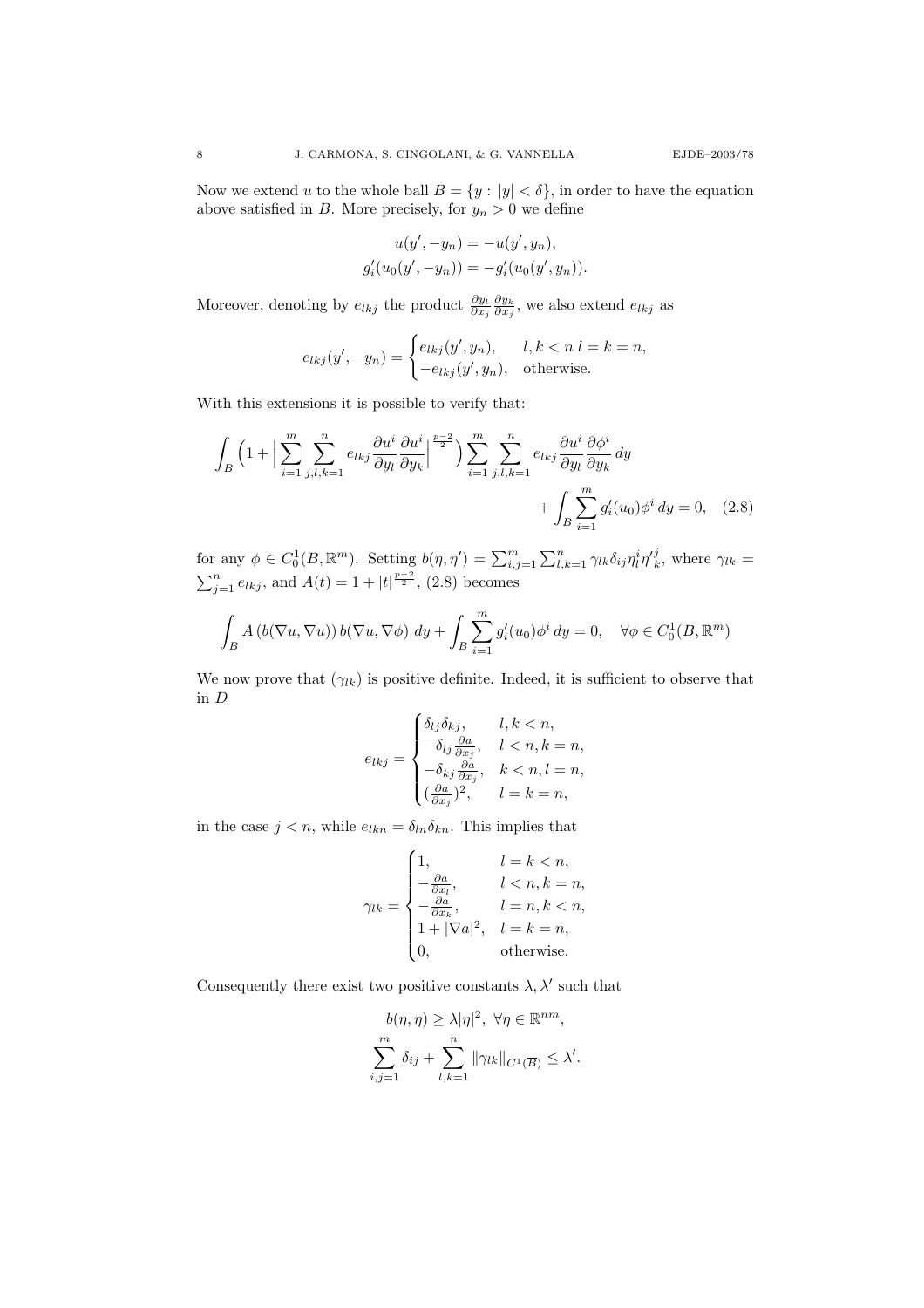For every  $t > 0$ ,

$$
\lambda(1+t)^{p-2} \le A(t^2) \le \lambda'(1+t)^{p-2},
$$
  

$$
(\lambda - \frac{1}{2})A(t) \le t \frac{\partial A}{\partial t}(t) \le \lambda' A(t),
$$
  

$$
t^2 \left| \frac{\partial^2 A}{\partial t^2}(t) \right| \le \lambda' A(t),
$$
  

$$
\sum_{i=1}^m |g_i'(u_0(y))| \le \lambda', \ \forall y \in B.
$$

In particular we can apply the interior estimate in [13] to get that  $u \in C^1(B, \mathbb{R}^m)$ and so the proof of the theorem.  $\Box$ 

## 3. CRITICAL GROUPS COMPUTATIONS

The functional I is  $C^2$  on  $W_0^{1,p}(\Omega,\mathbb{R}^m)$  and critical points of I on  $W_0^{1,p}(\Omega,\mathbb{R}^m)$ are weak solutions to (1.1). In fact, since

$$
I(u) = \frac{1}{p} \int_{\Omega} \left( \sum_{i=1}^{m} \sum_{\alpha=1}^{n} \left( \frac{\partial u^{i}}{\partial x_{\alpha}} \right)^{2} \right)^{\frac{p}{2}} dx + \frac{1}{2} \int_{\Omega} \sum_{i=1}^{m} \sum_{\alpha=1}^{n} \left( \frac{\partial u^{i}}{\partial x_{\alpha}} \right)^{2} dx + \int_{\Omega} g(u) dx,
$$

we easily have for any  $u, v \in W_0^{1,p}(\Omega, \mathbb{R}^m)$ 

$$
\langle I'(u), v \rangle = \int_{\Omega} \Big( \sum_{i=1}^{m} \sum_{\alpha=1}^{n} \left( \frac{\partial u^{i}}{\partial x_{\alpha}} \right)^{2} \Big)^{\frac{p-2}{2}} \sum_{i=1}^{m} \sum_{\alpha=1}^{n} \frac{\partial u^{i}}{\partial x_{\alpha}} \frac{\partial v^{i}}{\partial x_{\alpha}} dx + \int_{\Omega} \sum_{i=1}^{m} \sum_{\alpha=1}^{n} \frac{\partial u^{i}}{\partial x_{\alpha}} \frac{\partial v^{i}}{\partial x_{\alpha}} dx + \int_{\Omega} \sum_{i=1}^{m} g'_{i}(u) v^{i} dx,
$$

This will be expressed briefly as

$$
\langle I'(u), v \rangle = \int_{\Omega} \left( 1 + |\nabla u|^{p-2} \right) (\nabla u | \nabla v) dx + \int_{\Omega} \left( g'(u) | v \right) dx.
$$

It is easy to prove that the second order differential of  $I$  in  $u$  is given by

$$
\langle I''(u) v, w \rangle = \int_{\Omega} (1 + |\nabla u|^{p-2}) (\nabla v | \nabla w) dx
$$

$$
+ (p-2) \int_{\Omega} |\nabla u|^{p-4} (\nabla u | \nabla v) (\nabla u | \nabla w) dx + \int_{\Omega} (g''(u) v | w) dx
$$

for any  $v, w \in W_0^{1,p}(\Omega, \mathbb{R}^m)$ .

Now let us fix  $u \in W_0^{1,p}(\Omega,\mathbb{R}^m)$  a critical point of *I*. As mentioned in the introduction, the operator  $I''(u)$  is not a Fredholm operator, thus any generalized splitting Morse lemma fails. To compute the critical groups in the critical point  $u$ , we introduce an auxiliary Hilbert space, depending on the critical point  $u$ , in which  $W_0^{1,p}(\Omega,\mathbb{R}^m)$  can be embedded, so that a natural splitting can be obtained. By Theorem 2.3, we have that  $u \in C^1(\overline{\Omega}, \mathbb{R}^m)$ . Therefore the vector function  $r^{i}(x) = |\nabla u(x)|^{(p-4)/2} \nabla u^{i}(x)$  belongs to  $C^{0}(\overline{\Omega}, \mathbb{R}^{m})$ , for each  $i = 1, ..., m$ . We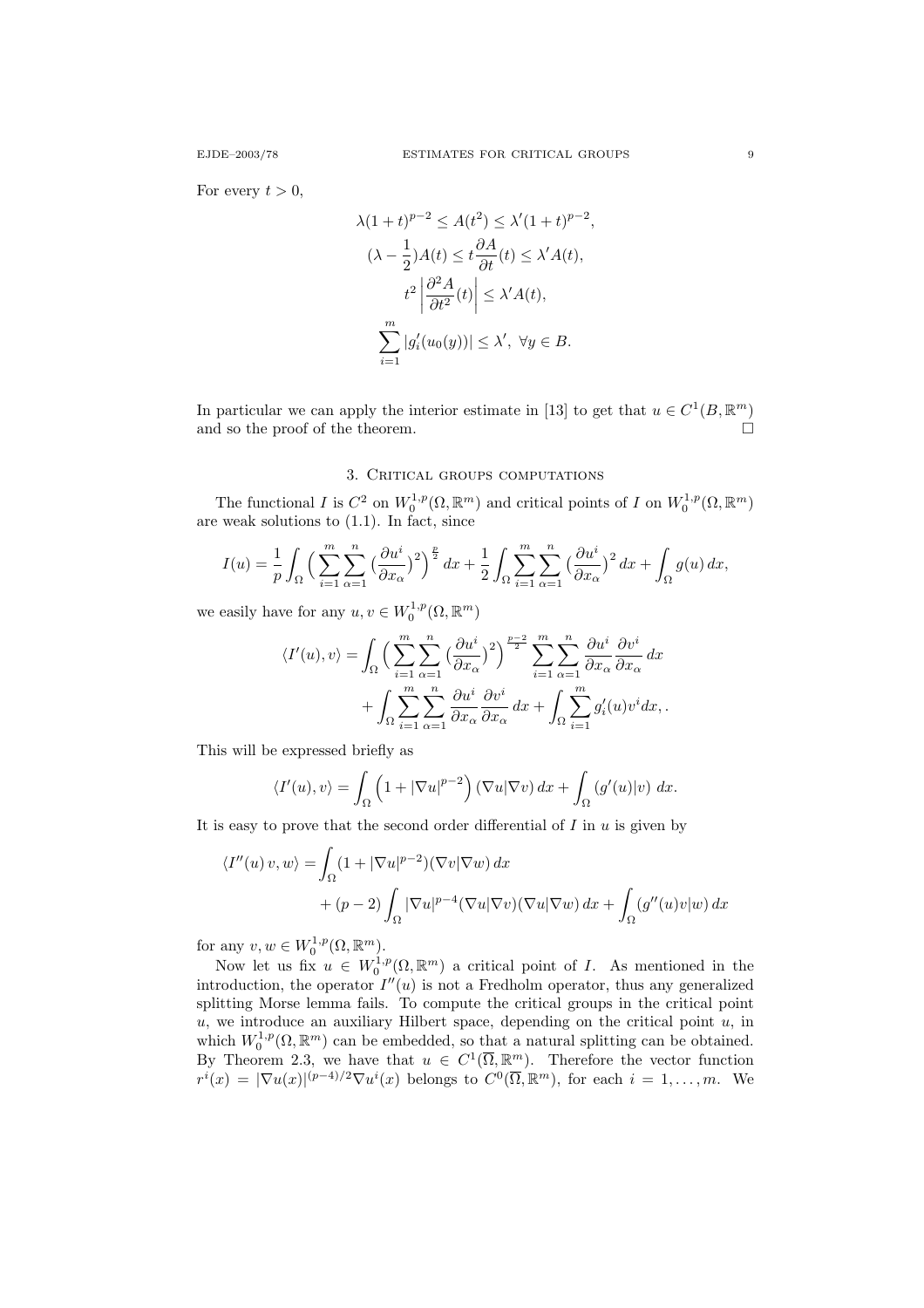write  $r = (r^1, \ldots, r^m)$ . Let  $H_r$  be the closure of  $C_0^{\infty}(\Omega, \mathbb{R}^m)$  under the scalar product

$$
(v, w)_r = \int_{\Omega} (1 + |r|^2)(\nabla v|\nabla w) \, dx + (p-2)(r|\nabla v)(r|\nabla w) \, dx
$$

and let  $\langle \cdot, \cdot \rangle_r : H_r^* \times H_r \to \mathbb{R}$  denote the duality pairing in  $H_r$ .

We emphasize that the space  $H_r$  is  $W_0^{1,2}(\Omega,\mathbb{R}^m)$  equipped by an equivalent Hilbert structure, which depends on the critical point u, being suggested by  $I''(u)$ itself. In such a way  $W_0^{1,p}(\Omega,\mathbb{R}^m) \subset H_r$  continuously. Furthermore  $I''(u)$  can be extended to a Fredholm operator  $L_r: H_r \to H_r^*$  defined by setting

$$
\langle L_r v, w \rangle_r = (v, w)_r + \langle Kv, w \rangle_r
$$

where  $\langle Kv, w \rangle_r = \int_{\Omega} (g''(u)v|w) dx$  for any  $v, w \in H_r$ . As  $L_r$  is a compact perturbation of the Riesz isomorphism from  $H_r$  to  $H_r^*$ , then  $L_r$  is a Fredholm operator with index zero. We can consider the natural splitting

$$
H_r = H^- \oplus H^0 \oplus H^+
$$

where  $H^-, H^0, H^+$  are, respectively, the negative, null, and positive spaces, according to the spectral decomposition of  $L_r$  in  $L^2(\Omega, \mathbb{R}^m)$ .

Furthermore, denoting by  $\|\cdot\|_r$  the norm induced by  $(\cdot,\cdot)_r$ , it is obvious that there exists  $c > 0$  such that

$$
\langle L_r v, v \rangle_r + c \int_{\Omega} |v|^2 \, dx \ge ||v||_r^2 \quad \forall v \in H_r.
$$

Hence it follows that there exists  $\mu > 0$  such that

$$
\langle L_r v, v \rangle_r \ge \mu \|v\|_r^2 \quad \forall v \in H^+.
$$
\n(3.1)

We claim now that  $H^- \oplus H^0 \subset W_0^{1,p}(\Omega, \mathbb{R}^m)$ . Indeed, this is a direct consequence of the fact that every  $v \in H_r$  which is a weak solution of the equation  $L_r v + \eta v = 0$ , belongs to  $W_0^{1,p}(\Omega,\mathbb{R}^m)$ . For such a solution v, we have

$$
\int_{\Omega} (1+|r|^2)(\nabla v|\nabla w) dx + (p-2)(r|\nabla v)(r|\nabla w) dx \n+ \int_{\Omega} (g''(u)v|w) dx + \int_{\Omega} (\eta v|w) dx = 0,
$$

or equivalently

$$
\int_{\Omega} (1+|r|^2) \sum_{i=1}^m \sum_{\alpha=1}^n \frac{\partial v^i}{\partial x_{\alpha}} \frac{\partial w^i}{\partial x_{\alpha}} dx
$$

$$
+(p-2) \int_{\Omega} \Big( \sum_{i=1}^m \sum_{\alpha=1}^n r_{\alpha}^i \frac{\partial v^i}{\partial x_{\alpha}} \Big) \Big( \sum_{j=1}^m \sum_{\beta=1}^n r_{\beta}^j \frac{\partial w^j}{\partial x_{\beta}} \Big) dx
$$

$$
+ \int_{\Omega} \sum_{i=1}^m \sum_{j=1}^m D_{ij} g(u) v^j w^i dx + \int_{\Omega} \sum_{i=1}^m \eta v^i w^i dx = 0.
$$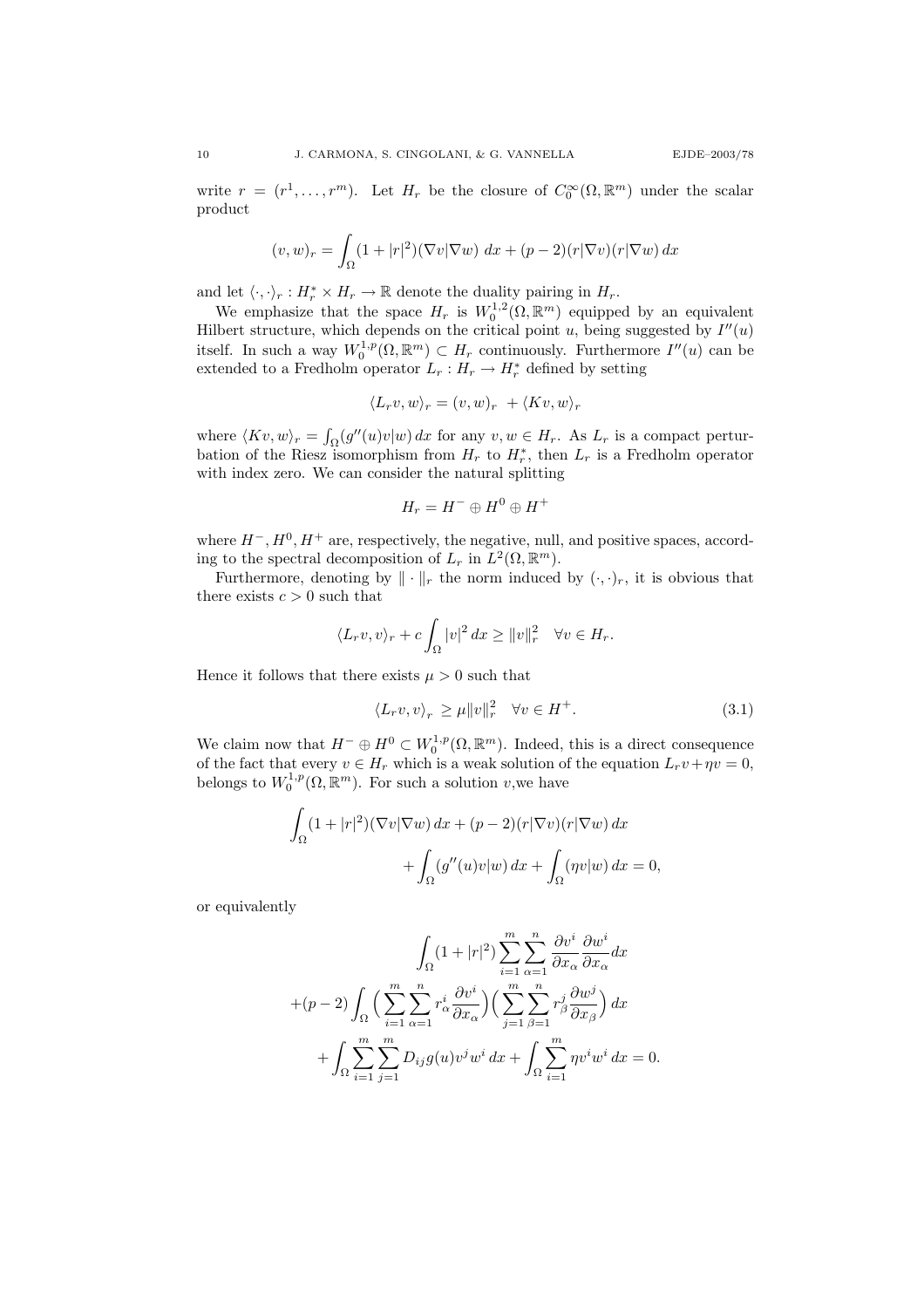After re-ordering the sums, we have that for all  $w \in W_0^{1,2}(\Omega, \mathbb{R}^m)$ ,

$$
\int_{\Omega} \sum_{i,j=1}^{m} \sum_{\alpha,\beta=1}^{n} \left( \left( \delta_{ij} \delta_{\alpha\beta} (1+|r|^2) + (p-2)r_{\alpha}^i r_{\beta}^j \right) D_{\alpha} v^i D_{\beta} w^j \right) + \int_{\Omega} \sum_{i=1}^{m} \left( \sum_{j=1}^{m} (D_{ij} g(u) + \eta \delta_{ij}) v^j \right) w^i = 0,
$$
\n(3.2)

Let us set  $A_{\alpha\beta}^{ij}(x) = \left(\delta_{ij}\delta_{\alpha\beta}(1+|r|^2) + (p-2)r_{\alpha}^ir_{\beta}^j\right)$  and  $l_i(x) = \sum_{j=1}^m (D_{ij}g(u) +$  $\eta \delta_{ij}$ ) $v^j$ , then (3.2) is equivalent to

$$
\int_{\Omega} \sum_{i,j=1}^m \sum_{\alpha,\beta=1}^n A_{\alpha\beta}^{ij}(x) D_{\alpha} v^i D_{\beta} w^j + \int_{\Omega} \sum_{i=1}^m l_i(x) w^i = 0, \quad \forall w \in W_0^{1,2}(\Omega, \mathbb{R}^m).
$$

By Theorem 2.3 we have  $A_{\alpha\beta}^{ij} \in C^{0,\mu}(\overline{\Omega}, \mathbb{R}^m)$  and clearly satisfies a strict ellipticity condition, in fact

$$
\sum_{i,j} \sum_{\alpha,\beta} A_{\alpha\beta}^{ij}(x) \xi_{\alpha}^{i} \xi_{\beta}^{j} \ge |\xi|^{2}, \quad \forall \ x \in \Omega.
$$

Moreover, for v fixed in the definition of  $l_i(x)$  we have that  $l_i \in L^q(\Omega)$  if  $v \in$  $L^q(\Omega,\mathbb{R}^m)$  for some  $q>1$ . So we can use the result in [7, pp. 73-74] with  $q=2$ to conclude that  $v \in W^{1,2^*}(\Omega,\mathbb{R}^m)$ . Then we can choose  $q=2^*$  and apply again the result in an iterative scheme, thus after a finite number of steps we have  $v \in$  $W^{1,q}(\Omega,\mathbb{R}^m)$  for some  $q > n$ , which implies in particular that v is locally Hölder continuous.

At this point we can use [7, Theorem 3.5] to get that  $v \in C^{1,\mu}(\Omega,\mathbb{R}^m)$  and as a consequence  $v \in W_0^{1,p}(\Omega, \mathbb{R}^m)$ . Consequently, denoted by  $W = H^+ \cap W_0^{1,p}(\Omega, \mathbb{R}^m)$ and  $V = H^{-} \oplus H^{0}$ , we get the splitting

$$
W_0^{1,p}(\Omega,\mathbb{R}^m)=V\oplus W
$$

and, by (3.1) we infer

$$
\langle I''(u)v, v \rangle \ge \mu \|v\|_r^2 \quad \forall v \in W.
$$

In particular  $m^*(I, u) = \dim V$  is finite.

Following the arguments in Lemma 4.4 in [4], it is possible to prove a sort of local weak convexity along the direction of W. More precisely, for any  $M > 0$  there exist  $r_0 > 0$  and  $C > 0$  such that for any  $z \in W_0^{1,p}(\Omega, \mathbb{R}^m) \cap L^{\infty}(\Omega, \mathbb{R}^m)$  with  $||z||_{\infty} \leq M, ||z - u|| < r_0$ , we have

$$
\langle I''(z)w, w \rangle \ge C \|w\|_r^2 \quad \forall w \in W. \tag{3.3}
$$

An essential tool in these arguments is an abstract result, due to Ioffe [9], concerning sequentially lower semicontinuity of integral functionals with respect to mixed strong-weak convergence, both in the scalar and vectorial case. The inequality (3.3) is sufficient to obtain a finite-dimensional reduction.

**Lemma 3.1.** There exist  $r > 0$  and  $\rho \in ]0, r[$  such that for any  $v \in V \cap \overline{B}_{\rho}(0)$  there exists one and only one  $\overline{w} \in W \cap \overline{B}_r(0)$  such that for any  $z \in W \cap \overline{B}_r(0)$  we have

$$
I(v + \overline{w} + u) \le I(v + z + u).
$$

Moreover  $\overline{w}$  is the only element in  $W \cap \overline{B}_r(0)$  such that  $\langle I'(u+v+\overline{w}), z \rangle = 0$  for all  $z \in W$ .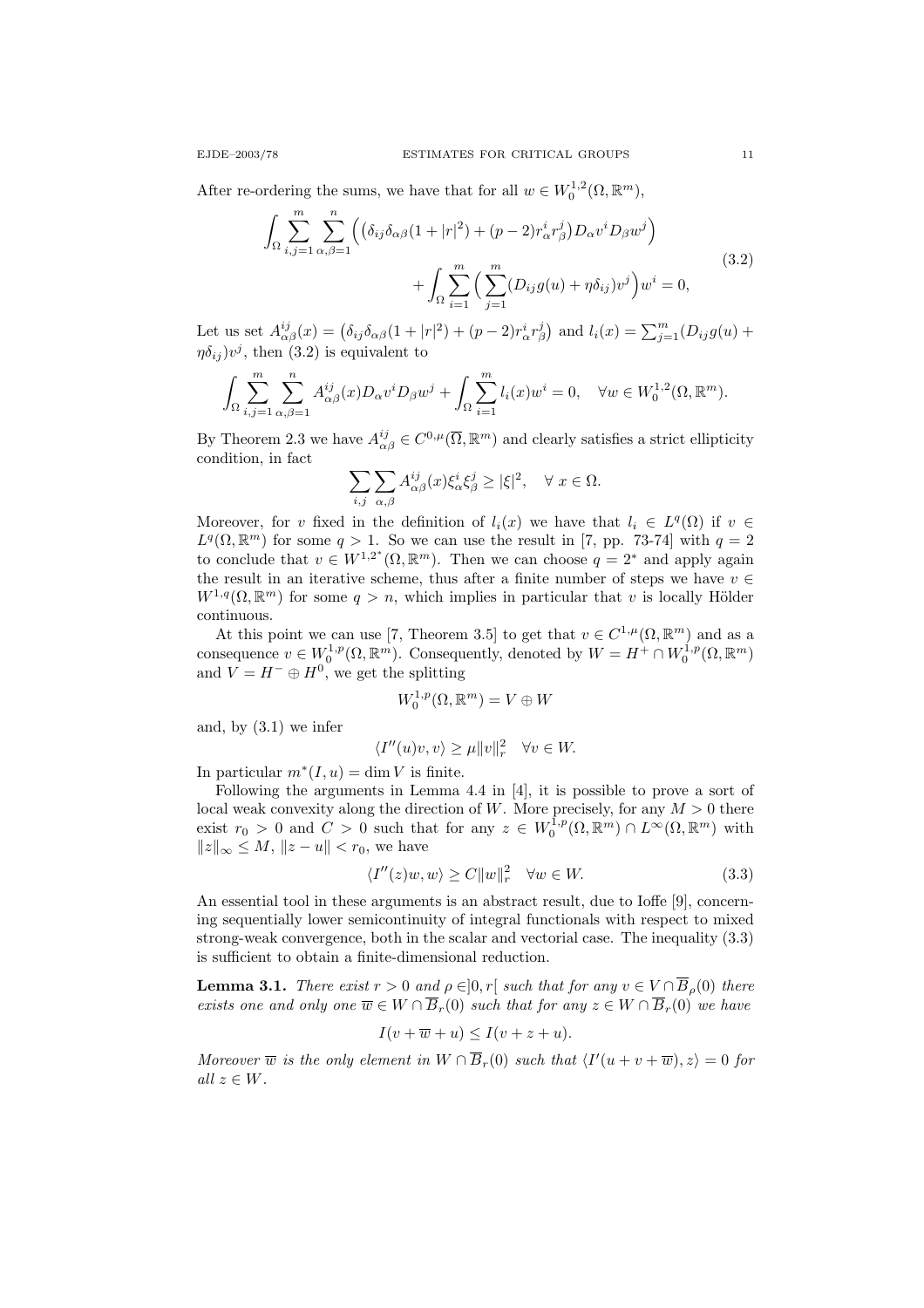*Proof.* Firstly, we observe that 0 is a local minimum for  $I$  along the direction of  $W$ . This can be proved arguing as in [4, Lemma 4.5]. As in Lemma 2.2, it is possible to prove an uniform  $L^{\infty}$ -bound for the critical points of I along W, which are sufficiently close to  $u$ . The claim of Lemma 3.1 can be finally deduced by similar arguments to those used in [4, Lemma 4.6].

Proof of Theorem 1.2 and Theorem 1.3 completed. We can introduce the map

$$
\psi: V \cap \overline{B}_{\rho}(0) \to W \cap B_r(0)
$$

where  $\psi(v) = \overline{w}$  is the unique minimum point of the function  $w \in W \cap \overline{B}_r(0) \mapsto$  $I(u + v + w)$ , and the function

$$
\phi: V \cap \overline{B}_{\rho}(0) \to \mathbb{R}
$$

defined by  $\phi(v) = I(u + v + \psi(v))$ . It is not difficult to show that the maps  $\psi$  and  $\phi$  are continuous. Using a suitable pseudogradient flow, like in section 5 of [4] it can be proved that

$$
C_j(I, u) = C_j(\phi, 0). \tag{3.4}
$$

In particular, if  $I''(u)$  is injective, it can be deduced that 0 is a local maximum of  $\phi$  in  $V \cap \overline{B}_\rho(0)$ , so that by (3.4) Theorem 1.2 comes.

More generally, not requiring the injectivity of  $I''(u)$ , it is clear that  $C_j(\phi, 0) =$  ${0}$  when  $j \geq m^*(I, u) + 1 = \dim V + 1$ . Finally [10, Theorem 2.6] assures that  $C_i(\phi, 0) = \{0\}$  if  $j \leq m(I, u) - 1$  and thus Theorem 1.3 follows.

Acknowledgement. This work has been developed while the first author was visiting the Dipartimento Interuniversitario di Matematica, Universit`a degli Studi di Bari-Politecnico di Bari. He gratefully acknowledges the whole department for the warm hospitality and the friendly atmosphere. This work was supported by Azione Integrata Italia-Spagna HI2000-0108.

#### **REFERENCES**

- [1] K.C. Chang, Morse Theory on Banach space and its applications to partial differential equations, Chin. Ann. of Math., 4B (1983), 381–399.
- [2] K.C. Chang, Morse theory in nonlinear analysis, in Nonlinear Functional Analysis and Applications to Differential Equations, A. Ambrosetti, K. C. Chang, I. Ekeland Eds., Word Scientific Singapore, 1998.
- [3] S. Cingolani, G. Vannella, Some results on critical groups estimates for a class of functionals defined on Sobolev Banach spaces, Rend. Mat. Acc. Naz. Lincei, 12, 199–201 (2001).
- [4] S. Cingolani, G. Vannella, Critical groups computations on a class of Sobolev Banach spaces via Morse index, Ann. Inst. H. Poincaré: analyse non linéaire,  $2, 271-292$  (2003).
- [5] S. Cingolani, G. Vannella, Marino-Prodi perturbation type results and Morse indices of minimax critical points for a class of functionals defined in Banach spaces, preprint.
- [6] H. Egnell, Existence and Nonexistence Results for m-Laplace Equations Involving Critical Sobolev Exponents, Arch. Rational Mech. Anal., 104 (1988), 57-77.
- [7] M. Giaquinta, *Introduction to Regularity Theory for Nonlinear Elliptic Systems*, Lectures in Mathematics. Birkhauser, 1993.
- [8] E. Hewitt, K. Stromberg, Real and Abstract Analysis, Springer-Verlag, New York Heidelberg Berlin, 1975.
- [9] A. D. Ioffe, On lower semicontinuity of integral functionals I and II, S.I.A.M. J. Control Optim., 15 (1977), 521–538, and 991–1000.
- [10] S. Lancelotti, Morse index estimates for continuous functionals associated with quasilinear elliptic equations, Advances Diff. Eqs., 7 (2002), 99–128.
- [11] A. Marino, G. Prodi, Metodi perturbativi nella teoria di Morse, Boll. U.M.I., (4) 11 Suppl. fase 3 (1975), 1–32.